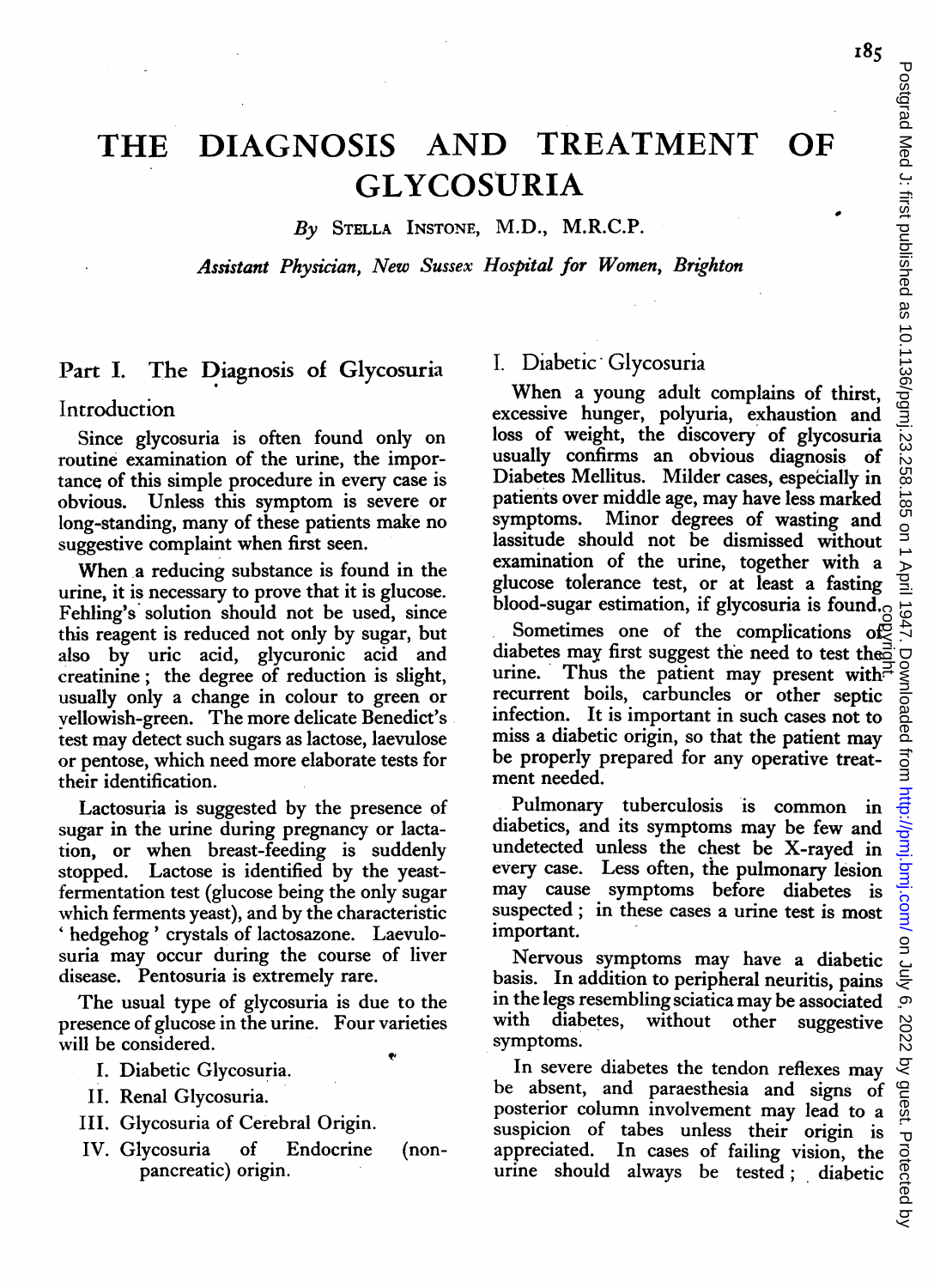cataract and retinitis can be improved, or at least arrested in their progress, by early treatment.

#### Coma

In every unconscious patient, whatever the history, the urine must be examined for sugar, acetone bodies and albumen. The finding of glycosuria and ketosis strongly suggests glycosuria and ketosis strongly diabetic coma, but some cerebral lesions may produce these signs (q.v.). If there is a history of previous diabetes the diagnosis is simple. Useful confirmatory signs are' the low ocular tension (rarely found except in conditjons of dehydration leading to coma), dry skin, lips and tongue, a smell of acetone in the breath and, if available, laboratory findings showing hyperglycaemia and a lowered alkali reserve.

If blood sugar estimations are not available, the distinction of hypoglycaemia from diabetic coma may be difficult. In the former, the onset is more sudden, the skin moist and sweating<br>and the ocular tension normal. Sugar and and the ocular tension normal. acetone are usually absent from the urine, at least, in the second specimen obtained. The immediate response to the giving of sugar in' hypoglycaemia is also diagnostic.

Glycosuria may be an incident in coma due to poisoning, uraemia or a cerebral vascular lesion; in such cases there will be characteristic physical signs. Even when glycosuria is found, every comatose patient should, be thoroughly examined to make sure that no<br>lesion other than diabetes is present. In lesion other than diabetes is present. particular, one should note the state of the reflexes, cranial nerves and pupil reactions, also, the presence of any needle marks or signs<br>of poisoning. The breath may smell of The breath may smell of acetone and so lead to the detection of glycosuria.

When the cause of coma is in doubt, lumbar puncture should be done to exclude the presence of a subarachnoid haemorrhage. In some cases of severe diabetic coma, the presence of albumen and casts in the urine may suggest uraemia and may cause neglect of the essential treatment with insulin and glucose. In every case of coma the urine should be examined for albumen and sugar and, if possible, the blood urea should be estimated.

## Alimentary Glycosuria

In this condition, after a large meal of carbohydrate, the patient passes sugar in the urine. There may be no diabetic symptoms, and renal glycosuria may be suspected, but a glucose tolerance test will show that the blood sugar rises abnormally high and takes unduly long to return to its fasting value, which may<br>be above the normal. These cases are be above the normal. essentially mild diabetics, with lowered carbohydrate tolerance, in which the insulin produced is enough to deal with average, but not heavy, carbohydrate meals. The transient glycosuria sometimes found in fat, hypertensive women after middle age, is probably of this nature.

# II. Renal Glycosuria

The normal renal threshold for sugar is about i8o mgm. per cent. and above this leval the storage mechanisms prevent a further rise of blood sugar. In cases of renal glycosuria, the renal threshold is lower than normal, and these patients pass sugar in the urine when the blood sugar is only  $140-150$  mgm. per cent., $\frac{8}{5}$ or less. The patient is usually <sup>a</sup> healthy young adult without diabetic symptoms. He may  $\frac{1}{2}$ complain of recurrent boils, or of local pruritus, but the glycosuria is often found only on routine examination. A glucose tolerance test shows that' the fasting blood sugar is rather low and that the blood sugar never rises above 180 mgm. per cent.—usually not above 150 mgm. per cent.—but that sugar appears in the urine each time its blood level exceeds I40-150 mgm. per cent. This test is the only certain method of diagnosing renal glycosuria. copyright.

# III. Glycosuria of Cerebral Origin

Since Claude Bernard first described glycosuria following puncture of the floor of the fourth ventricle, the condition has been noted in many basal cerebral lesions. When neurological signs predominate the case, and glycosuria is incidentally found, there is no difficulty in diagnosis. Some difficulty may arise from lesions near the fourth ventricle in which glycosuria precedes other signs.

In some cases of cerebral haemorrhage, glycosuria and even acetonuria may occurthe latter following starvation and vomiting.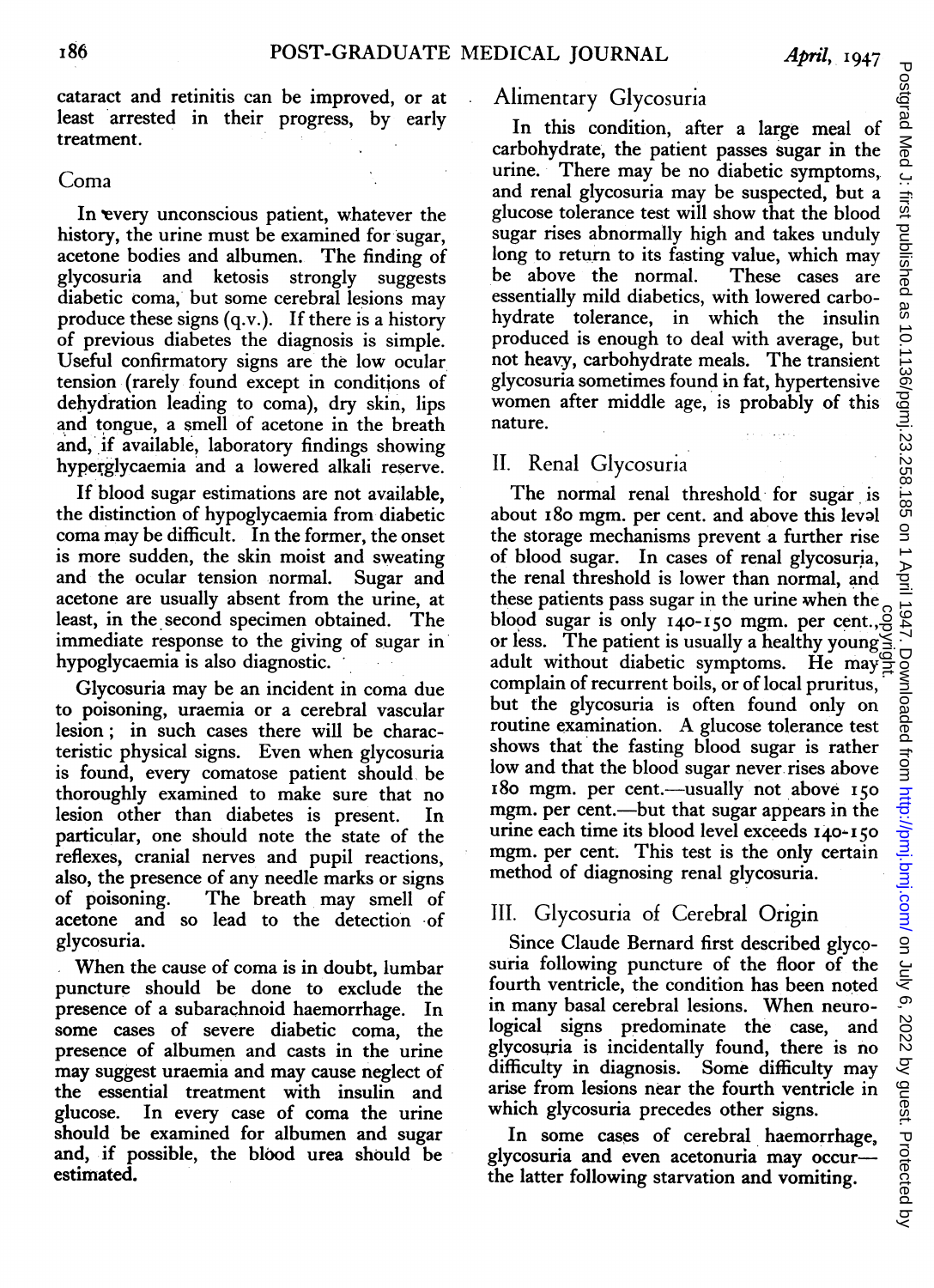Subarachnoid haemorrhage is suggested by the sudden onset of intense headache, coma and signs of meningeal irritation, often with glycosuria. The cerebrospinal fluid, first bloodstained and later stained yellow, is under greatly increased pressure, and is diagnostic.

Internal capsular haemorrhage may track into the ventricle; but in this coma the onset is more rapid than in diabetic coma, and there are some localizing signs, e.g., hemiplegia and conjugate deviation of the eyes.

Tuberculous meningitis occurs especially in childhood, in which diabetes is uncommon. Even through glycosuria may coexist, the presence of meningeal irritation, ocular pareses and raised intracranial pressure should establish the diagnosis.

### IV. Endocrine Glycosuria

Sometimes diabetes is part of a generalized pancreatic insufficiency; these cases show other signs such as chronic dyspepsia, steatorrhoea, raised blood and urinary diastase, and a positive Loewi's adrenalin test. The signs may be due to pancreatitis, neoplasm or syphilitic infection.

Glycosuria is not uncommon in thyroid and pituitary diseases; the thyroid, pituitary and suprarenal hormones antagonize insulin, so that their hypersecretion may cause <sup>a</sup> state of lowered carbohydrate tolerance. In hyperthyroidism, glycosuria and some degree of hyperglycaemia are common. If clinical signs are not obvious, a glucose tolerance test will usually show a normal fasting level but high blood sugar readings after food.

A more difficult problem is the early diagnosis of acromegaly, in which glycosuria may also occur. The blood sugar findings are the same as in hyperthyroidism. Enlargement of the nose, tongue, supraorbital ridges, hands and feet; pressure signs such as headaches and hemianopia, may show that the glycosuria is due to pituitary disease. A rarer lesion is the basophil adenoma (Cushing syndrome), which causes obesity, hypertrichosis, genital<br>atrophy, glycosuria, albuminuria and atrophy, glycosuria, albuminuria and hypertension.

With the exception of the rare chromaffin tumour (hypersecretory adenoma) of the medulla, suprarenal disease is rarely associated with glycosuria, in spite of the effect of

adrenalin upon the blood sugar. Great emotional disturbances may possibly produce glycosuria by means of an outpouring of adrenalin. Such an effect would be transient, but it is possible that prolonged mental strain might, by the same mechanism, cause diabetes. This would explain the common development of diabetes in times of stress. Any disturbance of function of the ductless glands which antagonize the pancreas may, if sustained, cause true diabetes. Glycosuria occurring, for example, in hyperthyroidism, cannot therefore be dismissed as unimportant.

### Summary of Differential Diagnosis of Glycosuria

i. The importance of routine examination of the urine is stressed.

2. If sugar is found, it must first be identified as glucose.

3. If glycosuria is accompanied by hunger, thirst, polyuria, loss of weight and lassitude, the diagnosis is diabetes mellitus.

4. Recurrent septic infections, cataract or retinitis, pulmonary tuberculosis or other well-known complications of diabetes, should always call for an examination of the urine.

5. Inconstant glycosuria in a healthy young adult is probably due to a low renal threshold for sugar. This should be confirmed by a glucose tolerance test.

6. If glycosuria only follows a heavy carbohydrate meal, and there are no diabetic symptoms, the possibility of a low carbohydrate tolerance must be confirmed, and distinguished from renal glycosuria, by a glucose tolerance test.

7. Signs of raised intracranial pressure, or localizing cerebral signs, or evidence of meningitis or subarachnoid haemorrhage in a case of glycosuria, should suggest that the latter is only incidental.

8. In every case of glycosuria it is important to exclude hyperthyroidism, acromegaly or other endocrine disorder which might explain this symptom without the presence of true diabetes.

## Part II. The Treatment of Glycosuria

Glycosuria being only a symptom, treatment must be directed towards its underlying cause :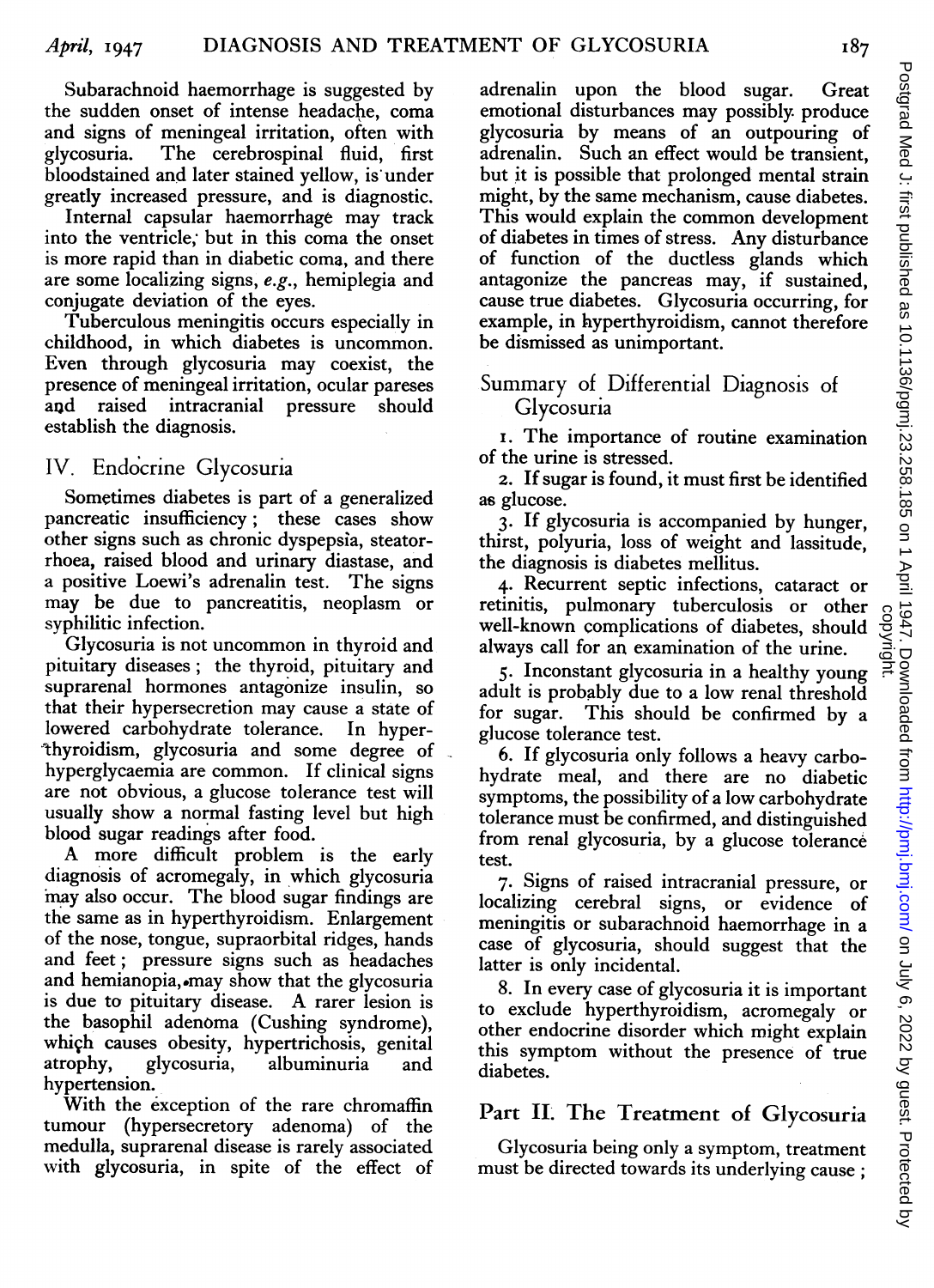the principles of treatment being understood. the detailed management will depend upon the special features of each individual case.

## I. Diabetes Mellitus

The diagnosis being certain, the ideal procedure is initially to stabilize each case under hospital conditions. The essential points are:

i. Permanent elimination from.the.urine of every trace of acetone, with due'attention to the detection and treatment of focal infections.

2. Arrest, or reduction to a minimum, of the loss of sugar in the urine.

These aims are fulfilled by giving a diet containing sufficient carbohydrate to prevent the formation of acetone bodies and, if necessary, insulin to enable the patient to utilize this, carbohydrate.

Diet

In planning the diet and mode of life of a stabilized patient, it should be remembered that ' a happy diabetic is better than a sugarfree man.' It is best to work with key diets devised by a specialist in dietetics. The following diets would be suitably balanced:

| Calories | Carbohydrate | Protein | Fat       |
|----------|--------------|---------|-----------|
|          | (gms.)       | (gms.)  | (gms.)    |
| 1,500    | $120 - 150$  | 80      | $60 - 70$ |
| 1,750    | <b>170</b>   | 80      | 80 ·      |
| 2,000    | 200          | 80      | QO        |
| 2,250    | 248          | 80      | 100       |

The patient's calorie requirements can be judged sufficiently from his general appearance. A big, active man will need at least 2,300, <sup>a</sup> sedentary worker 2,000, most women 1,750 and some small people 1,500. Children, especially adolescents, need proportionately more calories and more protein. The vitamin content of the diet should be adequate, particularly as regards vitamins Bi and C.

The patient should be taught how to weigh out his diet and, when balanced, he should continue to'do this regularly on one day a week. During stabilization, it is impossible to

decide whether a given case will prove to be mild or severe until the reaction to treatment can be seen. It is therefore better to begin with a strict regime and then to slacken, rather than to begin leniently and increase

restrictions later, when the patient will be less. amenable.

#### Balancing

During stabilization, the patient should be allowed as much normal activity as possible,  $\overline{a}$ if complications are absent and ketosis slight. $\Xi$ 

Supposing that the diet needed is one of  $\overline{2}$ 2,000 calories, one would start by giving  $a^{\infty}_{\text{I}}$ ,500 calorie diet : the following day. the following  $\vec{day}$ . specimens of urine are obtained half-an-hour<sup>®</sup> before and two hours after each of the three $\vec{c}$ main meals: breakfast, midday meal and supper. Each specimen is tested for sugar and  $\%$ acetone and treatment is determined by these $\overline{g}$ results. If acetone is present in any specimen. in more than a trace, insulin should be started. $\aleph$ 

Details of insulin dosage will be given later.

At the end of a week, the calorie value of the diet is increased and the insulin dosage $\mathfrak{S}$ increased if necessary. Insulin.will be needed permanently in every case showing persistent acetonuria and also when glycosuria of more? than a moderate degree is continued.

Provided that the patient's renal threshold's for glucose be known as a result of an initial glucose tolerance test, it is not necessary  $\overline{\mathfrak{g}}_{\mathcal{O}}^{\square}$ make repeated blood sugar estimations during $\leq$ treatment. When the patient is thought to be $\overline{\mathbb{S}}$ balanced, this may be confirmed by four-hourly $\frac{1}{9}$ estimations of the blood sugar during one day, $\frac{\alpha}{2}$ e.g., at 8 a.m.,  $12 \text{ noon}$ ,  $4 \text{ p.m.}$  and  $8 \text{ p.m.}$ 

#### Insulin

If the urine picture during stabilization shows the need for insulin, it is best to startby giving  $5$ -10 units of soluble insulin at  $6$  a.m., 12 noon and  $6$  p.m. (half-an-hourg before each meal). After four days the urines picture is reviewed and as long as acetonuria persists, each dose of insulin is increased by five units. When acetonet has disappeared. and only sugar remains, it is best to allow  $a^{\mathcal{D}}$ week for spontaneous improvement before making any further increase in insulin dosage. $\aleph$ Week by week, the diet is increased until the patient is receiving his correct number of calories, the insulin being concurrently in- $\frac{1}{6}$ creased until the urine picture is satisfactory. restrictionslater, when the patient will be lead as more infection correlation control as much normal activity as possible,  $\frac{1}{2}$  for complications are absent and activity as possible,  $\frac{1}{2}$  for complications are

Whenever possible, the total dose of insuling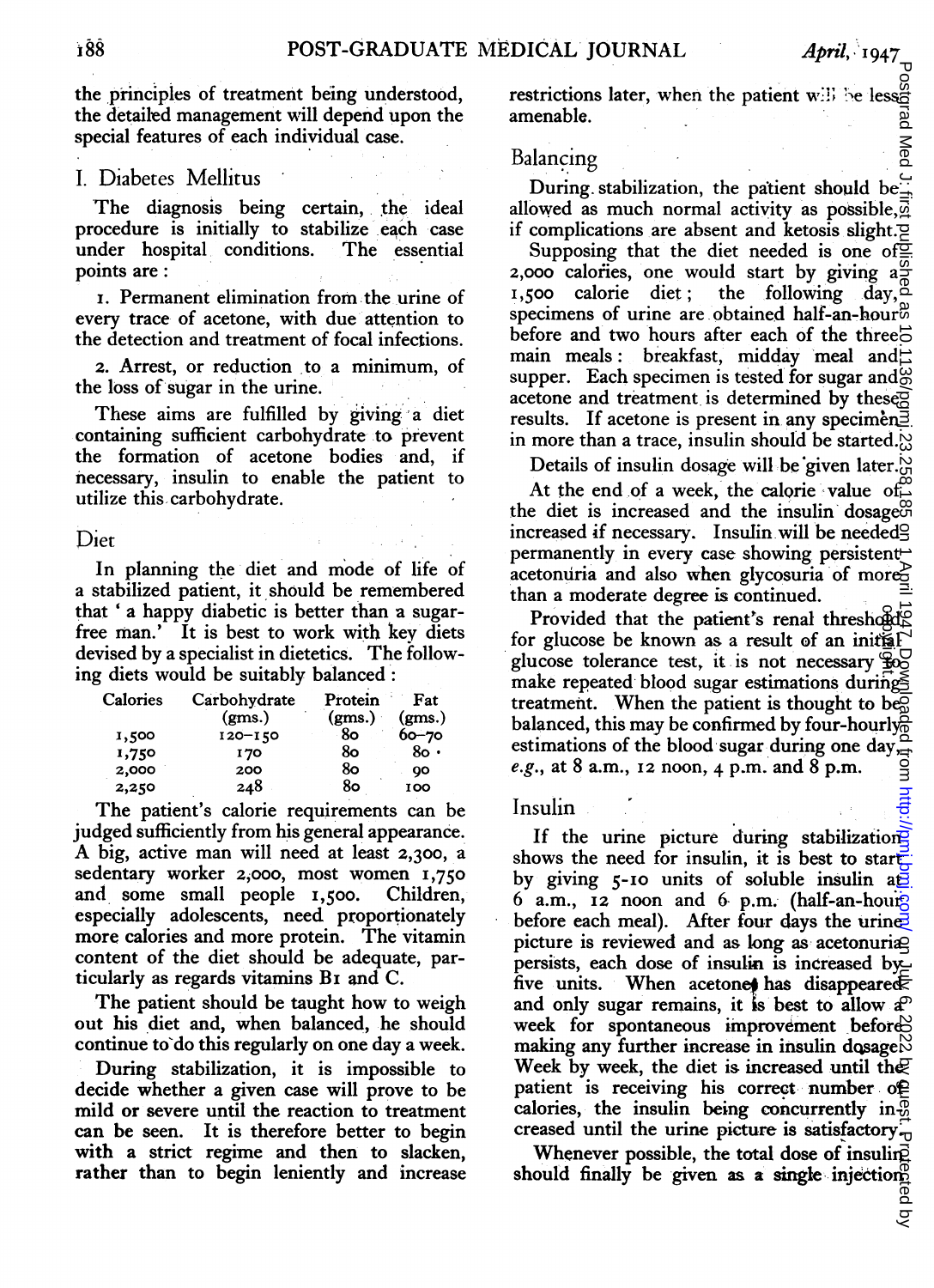before breakfast of Protamine Zinc insulin or Globin insulin combined with soluble insulin. Thus if a patient is balanced on soluble insulin, 25, 20 and 25 units, this can be replaced by P.Z. insulin 40 units and soluble insulin 25 units each morning, the results being checked and dosage adjusted by urine and blood sugar tests.

A diabetic is considered to be balanced when he is receiving his full complement of calories and not more than two of the six urine specimens of the day contain sugar.

Before leaving hospital, the patient should be able to give his own insulin, test his own urine and understand the nature of his complaint and its chief risks, including hypoglycaemia.

Diabetes is an outstanding example of the need to study the patient as well as his disease. Most diabetics are fairly intelligent and appreciate the fact that their future health will depend largely upon their own co-operation. It is important to inculcate the idea that, with his diet and insulin maintained in order, <sup>a</sup> diabetic can live as <sup>a</sup> normal man and is not in any way to be considered as an invalid.

Routine care and observation should be maintained at fortnightly and, later, monthly intervals. Children may need to be seen more often.

#### Diabetic Coma

Immediate treatment is needed for:

I. Ketosis. Any causative infection must be found and treated. Adequate therapy must be given with glucose and soluble insulin, if necessary, by the intravenous route. The initial dose should be 50 units of soluble insulin and 50 gm. of glucose, repeated 2-4 hourly as indicated by the urine picture. Some cases need as much as I,ooo units of insulin, covered by glucose, in the first 24 hours.

II. Dehydration. Fluid and salt loss should be made good by giving normal saline intravenously and by mouth without delay. Six pints may be needed by slow drip over two hours or longer.

III. Circulatory failure. Whether it be established or only threatening, this most serious complication needs warmth, absolute rest and circulatory stimulants, e.g.,

Strophanthin gr.  $I/100$  subcutaneously.

| Coramine 1-2 c.c., | ,, |
|--------------------|----|
| Caffeine, gr., 3,  | ,, |
| Adrenalin m. 3,    |    |

IV. Constipation is treated by enema or aperient. Drastic purgation may cause collapse.

Subsequent stabilization will be necessary.

#### Alimentary Glycosuria

These cases can usually be controlled by reducing the total amount of carbohydrate in the day's diet and dividing what is allowed equally between the four meals taken. The patient should be seen at regular intervals in case diabetes supervenes, especially if he or she be over middle age.

#### 11. Renal Glycosuria

These patients should be kept on a suitably planned diet, in which the carbohydrate content must be kept in the neighbourhood of I50-i8o gm. per day, equally divided between four meals. The calorie value should be made good by extra protein and fat. If glycosuria' be not minimized in these patients, they tend to develop furunculosis and local pruritus.

### III. Glycosuria of Cerebral Origin

Treatment in each case is directed to the causative disease.

#### IV. Endocrine Glycosuria

#### I. Generalized lesions of the pancreas

The possibility of <sup>a</sup> syphilitic fibrosis may have to be considered. If the Wassermann reaction is found to be positive, the appropriate treatment must be given.

In pancreatitis of the chronic type, the diet